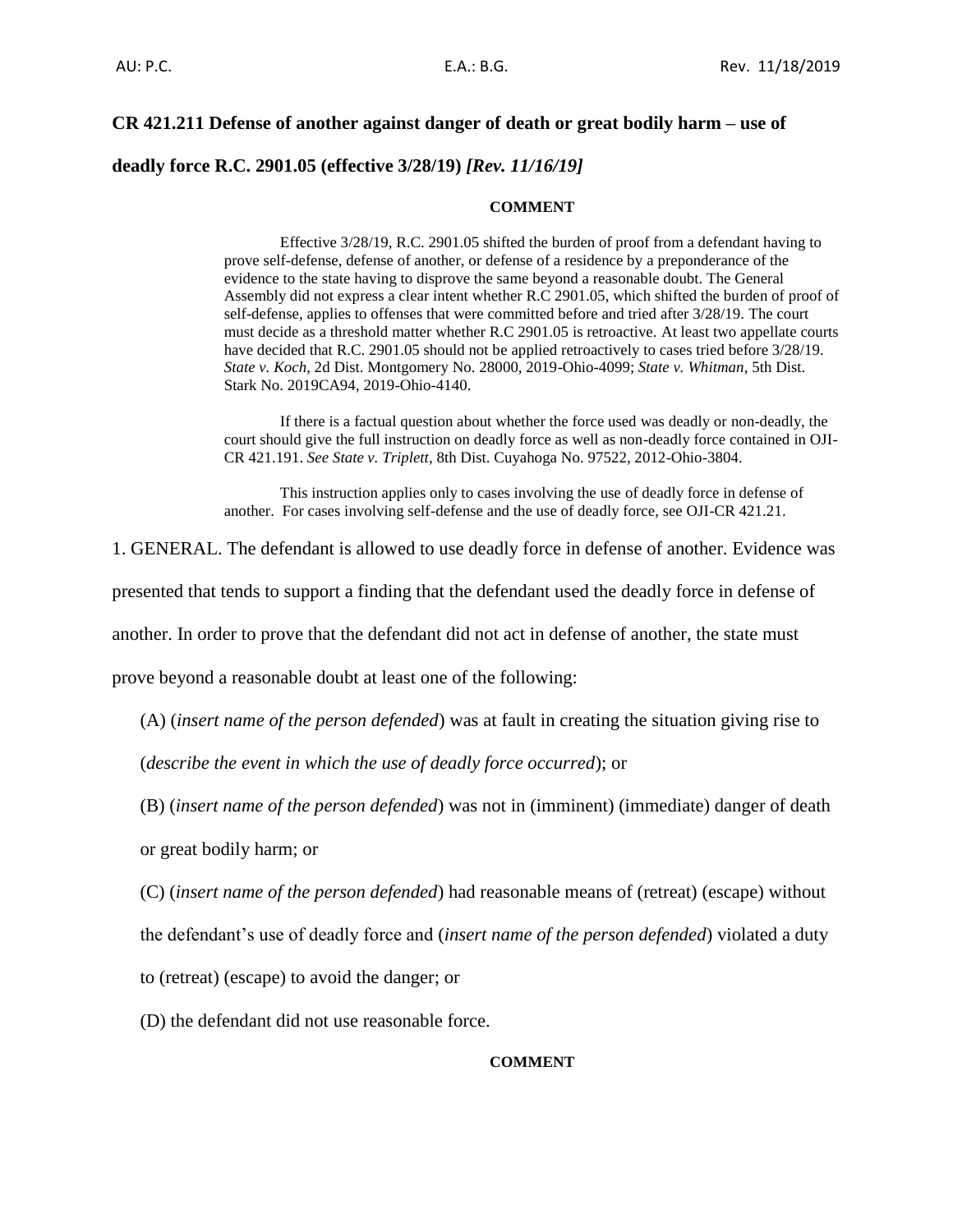Drawn from *State v. Williford*, 49 Ohio St.3d 247 (1990); *State v. Wenger*, 58 Ohio St.2d 336 (1979); *State v. Marsh*, 71 Ohio App.3d 64 (11th Dist.1990).

A defendant may be entitled to a defense-of-another instruction even if the person being defended is unaware of the danger or necessity for using force.

The right to defend another does not depend upon a family relationship, *State v. Wenger*, 58 Ohio St.2d 336 (1979), and a family relationship between the defendant and the person defended (such as son and father) does not give the defendant any greater right to use force. *Sharp v. State*, 19 Ohio 379 (1850).

2. DEADLY FORCE. "Deadly force" means any force that carries with it a substantial risk that it

will proximately result in the death of a person.

### **COMMENT**

Drawn from R.C. 2901.01; *State v. Dale,* 2d Dist. Champaign No. 1012 CA 20, 2013- Ohio-2229. "Deadly force" is based on the type or degree of force used, not the result of the force. Absent other circumstances, a punch is "non-deadly force," even if it results in death or great bodily injury or harm. *State v. Davis*, 10th Dist. Franklin No. 17AP-438, 2018-Ohio-58. On the other hand, use of a weapon or other object that could cause death or great bodily harm, including a small knife, may be considered "deadly force." *State v. Brown*, 5th Dist. Stark No. 2018CA107, 2019-Ohio-2187.

If there is a factual question about whether the force used was deadly or non-deadly, the court should give the full instruction on deadly force as well as non-deadly force contained in OJI-CR 421.191. *See State v. Triplett*, 8th Dist. Cuyahoga No. 97522, 2012-Ohio-3804.

3. NON-DEADLY FORCE (ADDITIONAL). OJI-CR 421.191.

4. SUBSTANTIAL RISK. "Substantial risk" means a strong possibility, as contrasted with a

remote or significant possibility, that a certain result may occur or that certain circumstances

may exist.

#### **COMMENT**

## R.C. 2901.01.

5. AT FAULT. The defendant stands in the shoes of the person he/she defended. If the state

proved beyond a reasonable doubt that (*insert name of the person defended*) was the one at fault,

the defendant was not justified in his/her use of force. (*Insert name of the person defended*) was

at fault when he/she was the initial aggressor and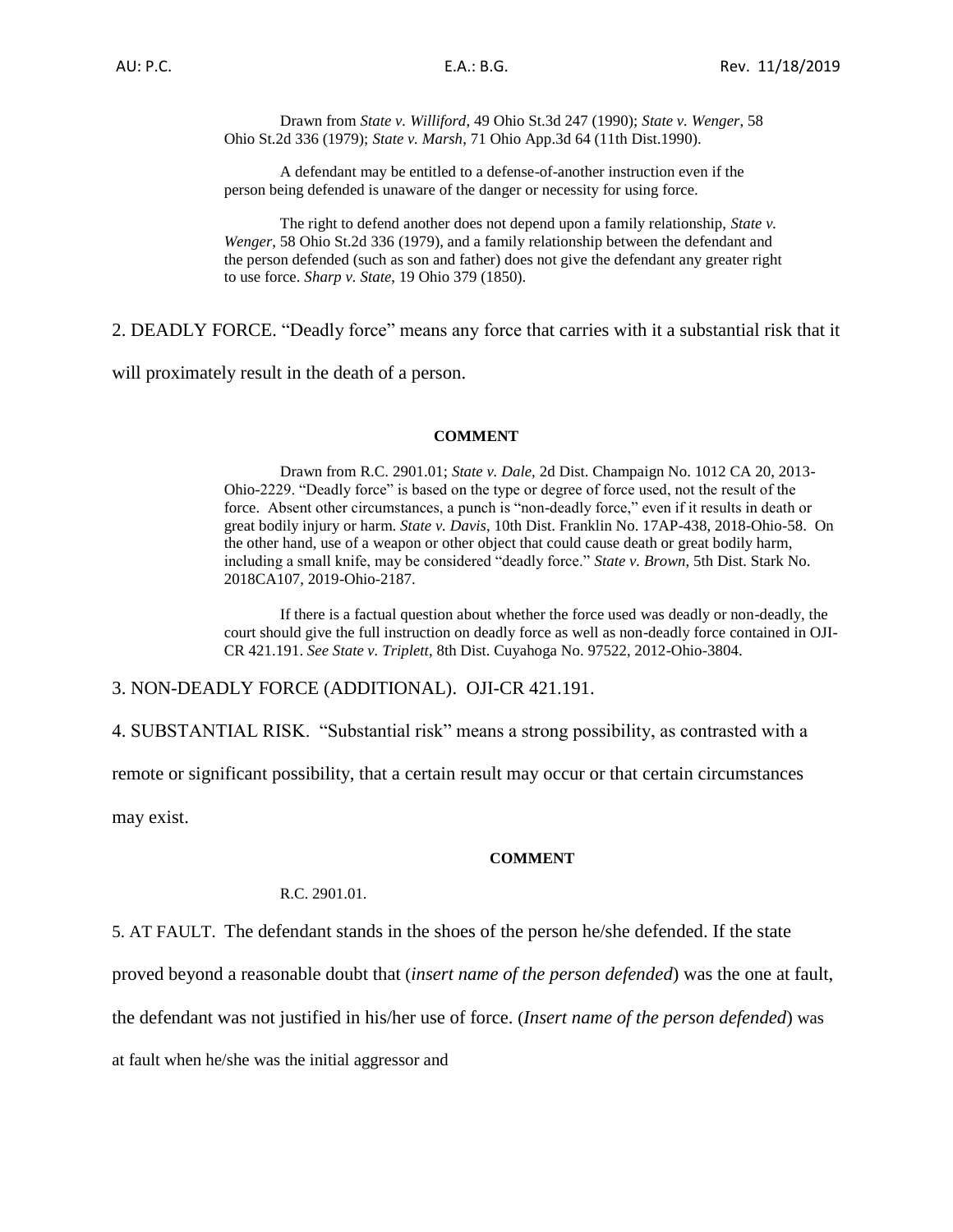## **COMMENT**

*State v. Wilson*, 2d Dist. Montgomery No. 22581, 2009-Ohio-525.

(*Use appropriate alternative[s])*

(A) (*insert name of [victim(s)]*) did not escalate the (situation) (incident) (argument) to (non-deadly

force) (great bodily harm) (deadly force).

#### **COMMENT**

Drawn from *State v. Hendrickson*, 4th Dist. Athens No. 08CA12, 2009-Ohio-4416; *State v. Galluzzo*, 2d. Dist. Champaign No. 99CA25 (Mar. 30, 2001).

*(or)*

(B) (*insert name of the person defended*) provoked (*insert name of [victim(s)]*) into using force.

## **COMMENT**

Drawn from *State v. Gillespie*, 172 Ohio App.3d 304, 2007-Ohio-3439 (2d Dist.).

*(or)*

(C) (*insert name of the person defended*) did not withdraw from the (situation) (incident)

(argument).

#### **COMMENT**

Drawn from *State v. Melchior*, 56 Ohio St.2d 15 (1978).

(*or*)

(D) (*insert name of the person defended*) withdrew from the (situation) (incident) (argument) but did not (inform) (reasonably indicate by words or acts to) (*insert name of [victim(s)])* of his/her

withdrawal.

### **COMMENT**

Drawn from *State v. Melchior*, 56 Ohio St.2d 15 (1978).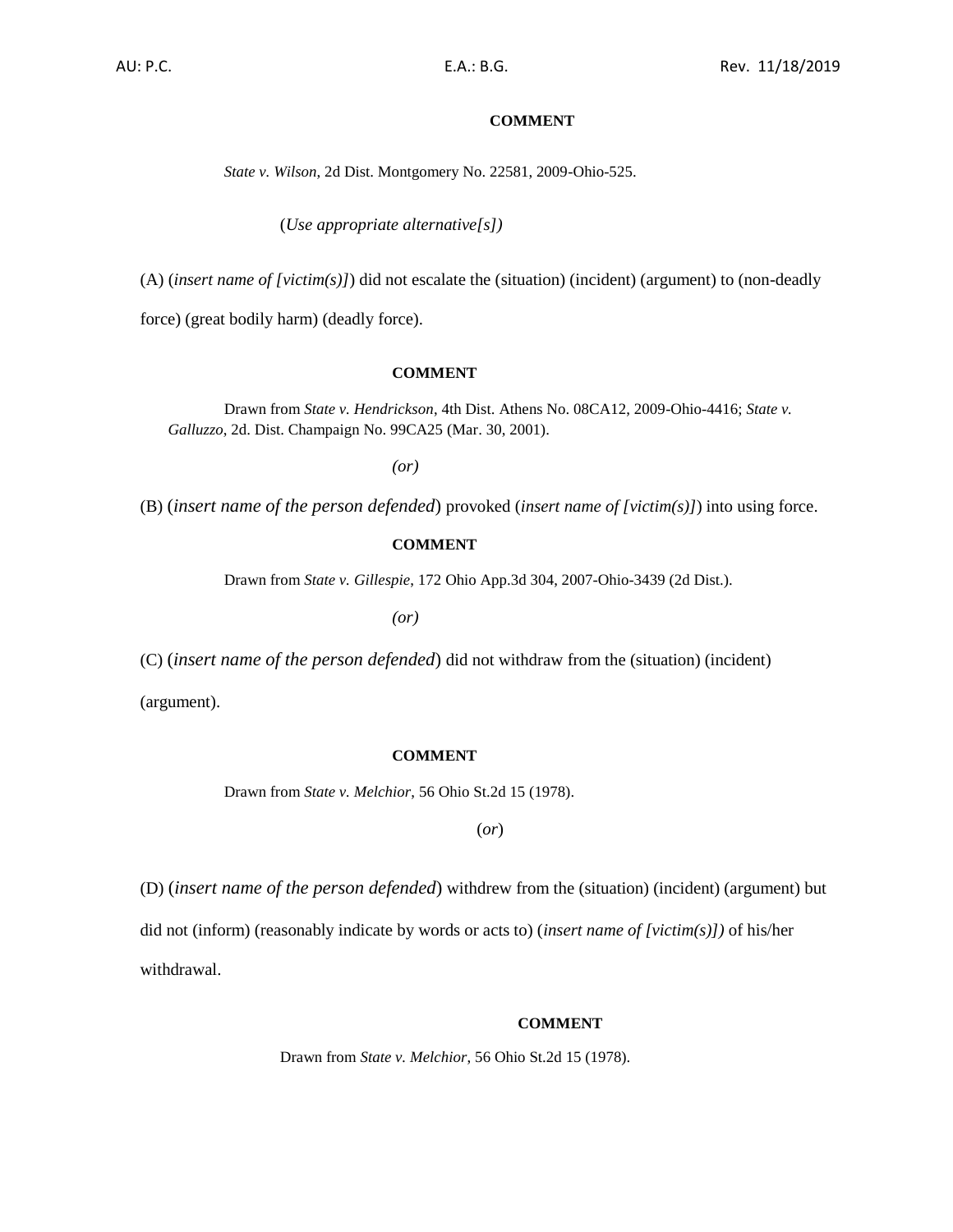Self-defense is not precluded because the defendant was engaged in criminal activity when he/she was attacked. *State v. Stevenson*, 10th Dist. Franklin No. 17AP-512, 2018-Ohio-5140; *State v. Turner*, 171 Ohio App.3d 82, 2007-Ohio-1346 (2d Dist.).

6. TEST FOR REASONABLENESS. In deciding whether the defendant had reasonable grounds to believe and an honest belief that (*insert name of person defended*) was in (imminent) (immediate) danger of bodily harm, you must put yourself in the position of the defendant, with his/her characteristics, his/her knowledge or lack of knowledge, and under the circumstances and conditions that surrounded him/her at the time. You must consider the conduct of (*insert name of victim*) and decide whether his/her acts and words caused the defendant to reasonably and honestly believe that (*insert name of person defended*) was about to receive great bodily harm.

#### **COMMENT**

Drawn from *State v. Koss*, 49 Ohio St.3d 213 (1990).

7. WORDS (ADDITIONAL). Words alone do not justify the use of force. Resort to deadly force is not justified by abusive language, verbal threats, or other words, no matter how provocative.

### **COMMENT**

*State v. Shane*, 63 Ohio St.3d. 630 (1992); *State v. Howard*, 10th Dist. Franklin No. 16AP-226, 2017-Ohio-8742.

8. EXCESSIVE FORCE (ADDITIONAL). A person is allowed to use force that is reasonably necessary under the circumstances to protect another from an apparent danger. For you to find the defendant guilty, the state must prove beyond a reasonable doubt that the defendant used more force than reasonably necessary and that the force used was greatly disproportionate to the apparent danger.

#### **COMMENT**

*State v. Roddy*, 10th Dist. Franklin No. 81 AP-499 (Nov. 17, 1981); *State v. Hendrickson*, 4th Dist. Athens No. 08CA12, 2009-Ohio-4416; *State v. Dull*, 3d Dist. Seneca No. 13-12-33, 2013-Ohio-1395; *State v. Gray,* 2d Dist. Montgomery No. 26473, 2016-Ohio-5869.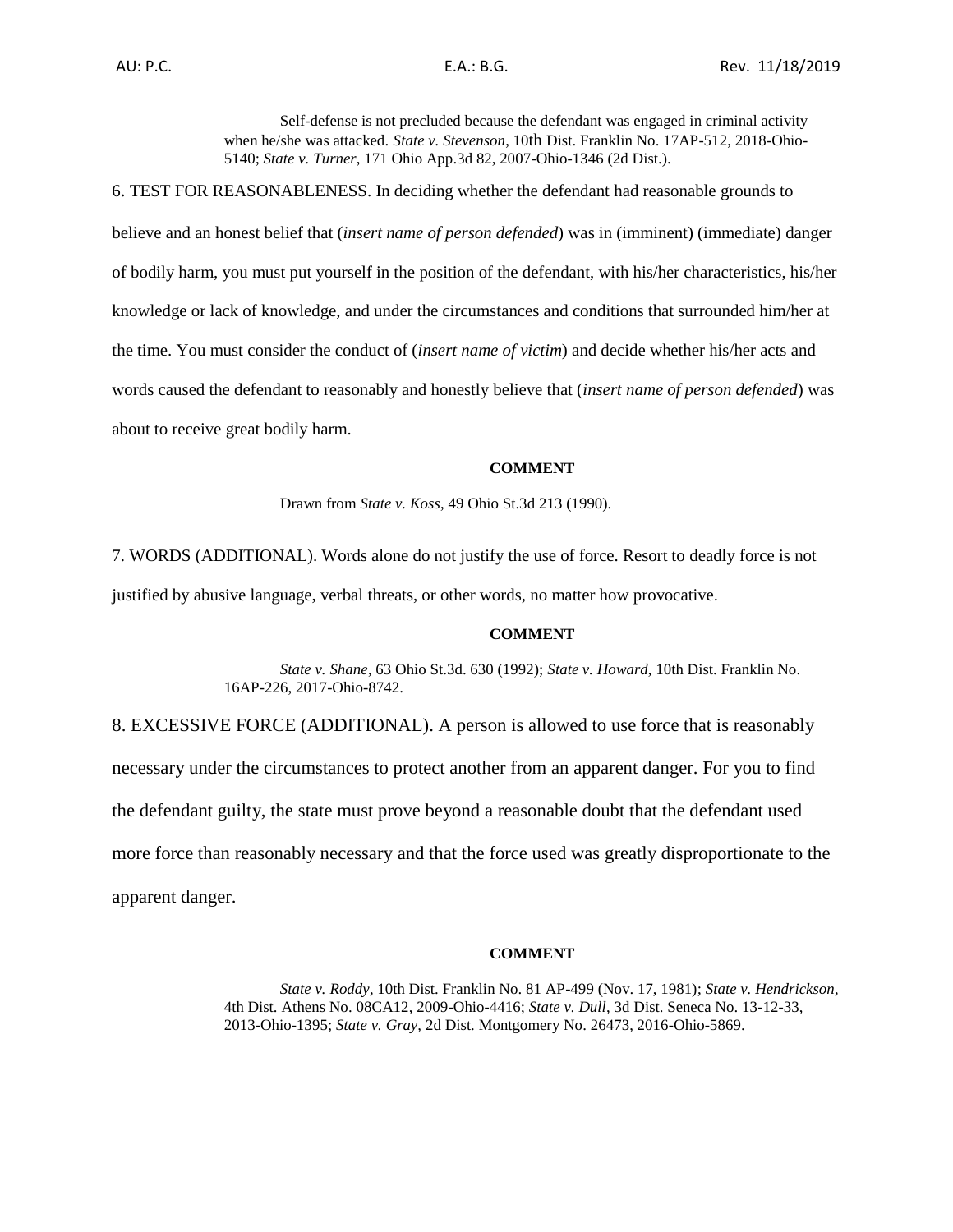9. GREATLY DISPROPORTIONATE (ADDITIONAL). In deciding whether the force used was greatly disproportionate to the apparent danger, you may consider whether the force used shows revenge or a criminal purpose.

### **COMMENT**

*State v. Hendrickson*, 4th Dist. Athens No. 08CA12, 2009-Ohio-4416; *State v. Waller*, 4th Dist. Scioto No. 15CA3683-15CA3684, 2016-Ohio-377.

This instruction should be given only if the instruction on excessive force is given to the jury.

10. DUTY TO RETREAT. The (*insert name of person defended*) had a duty to retreat if he/she

```
(Use appropriate alternative[s])
```
(A) was at fault in creating the situation giving rise to (*describe the event in which the deadly* 

*force was used*);

(*or*)

(B) did not have reasonable grounds to believe and an honest belief that he/she was in

(imminent) (immediate) danger of death or great bodily harm;

(*or*)

(C) had a reasonable means of escape from that danger other than by the use of deadly force.

## **COMMENT**

Drawn from *State v. Reid*, 3 Ohio App.2d 215 (3d Dist.1965).

The Committee believes that the duty to retreat will not apply in situations involving defense of another in the defendant's residence or a vehicle. R.C. 2901.09.

*See* Presumption-self-defense/defense of another – when in residence or vehicle, use of deadly force R.C. 2901.05 (effective 3/28/19). OJI-CR 421.23; R.C. 2901.05(B)(2).

# 11. BATTERED PERSON SYNDROME (ADDITIONAL). OJI-CR 417.43; R.C. 2901.06.

12. CONCLUSION. If you find that the state proved beyond a reasonable doubt all of the

elements of (*insert name of applicable offense[s]*) and that the state proved beyond a reasonable